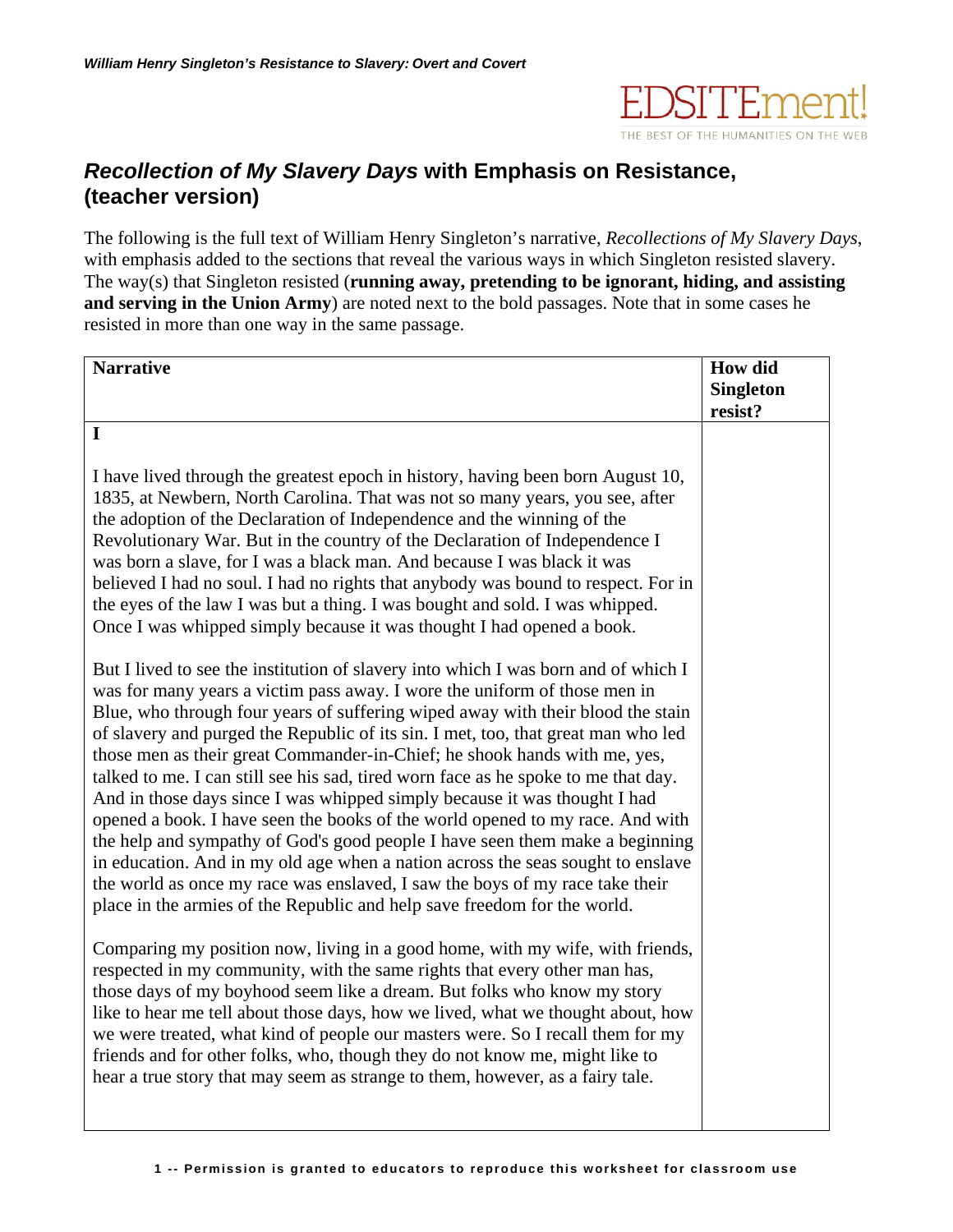Now, although I was born black and a slave, I was not all black. My mother was a colored woman but my father was the brother of my master. I did not learn this until some years later. It caused me much trouble. They were a high, proud family, the Singletons. My master's estate was one of the largest in Craven county, North Carolina, and he had more slaves than any other planter thereabouts. The first thing I remember is playing on the plantation with my little brothers and with the other slave children. While the men and women slaves were in the cotton, corn and potato fields working during the day, we children were taken care of by an old slave lady at a central house. She had grown too old to work and so acted as a kind of nurse for the slave children during the day. I was about four years old at that time. I had two brothers younger than I and one two years older. Nights we went home with our mother. The slaves lived in a row of houses a ways from the main house where our master lived. Of course my mother was supplied with all the food we wanted and we did not need much clothing because the weather was warm. I had nobody that I called father. I only knew my mother. Her name was Lettis [*sic*] Singleton. All the slaves on a plantation had the same name as their master. The slaves on Singleton's plantation, for instance, were known as Singleton's men and women. John Winthrop had a plantation adjoining ours and all the slaves on that plantation were called Winthrop's slaves. When a plantation changed owners the slaves changed their names. Our plantation had formerly been owned by a Mrs. Nelson, a widow. The slaves were then known as Nelson's slaves. When Singleton married Mrs. Nelson he succeeded to the plantation and all of the slaves, including my mother, were called from that time on Singleton.

I can remember my mother used to tell us about our great grandmother. She, like my grandmother, was the slave of a family living in the city of Newbern [*sic*]. I cannot remember the name of this family now. My great grandmother had a hand that was burned and I can remember my mother telling us about it. It evidently made a great impression upon me, for that is about the only thing I can remember from my first years on the plantation, that and the days we spent together in the central house in charge of the old nurse while our mother was away with the other slaves at work in the fields.

One day when I was about four years old a strange man came to this central house where all us children were and asked me if I liked candy. I told him yes. So he gave me a striped stick of candy. Then he asked me if I liked him. I said, yes, sir, because he had given me the candy. There was a colored woman with him and he asked me then how I would like to go and live with him. Of course I did not know him nor the woman, but without saying any more the man took me away with him and gave me to the strange woman who took me to Atlanta, Georgia, and delivered me to a white woman who had bought me. That night when my mother came to get me and my brothers I was not there. I had been sold off the plantation away from my mother and brothers with as little formality as they would have sold a calf or a mule. Such breaking up of families and parting of children from their parents was quite common in slavery days and was one of the things that caused much bitterness among the slaves and much suffering, because the slaves were as fond of their children as the white folks. But nothing could be done about it, for the law said we were only things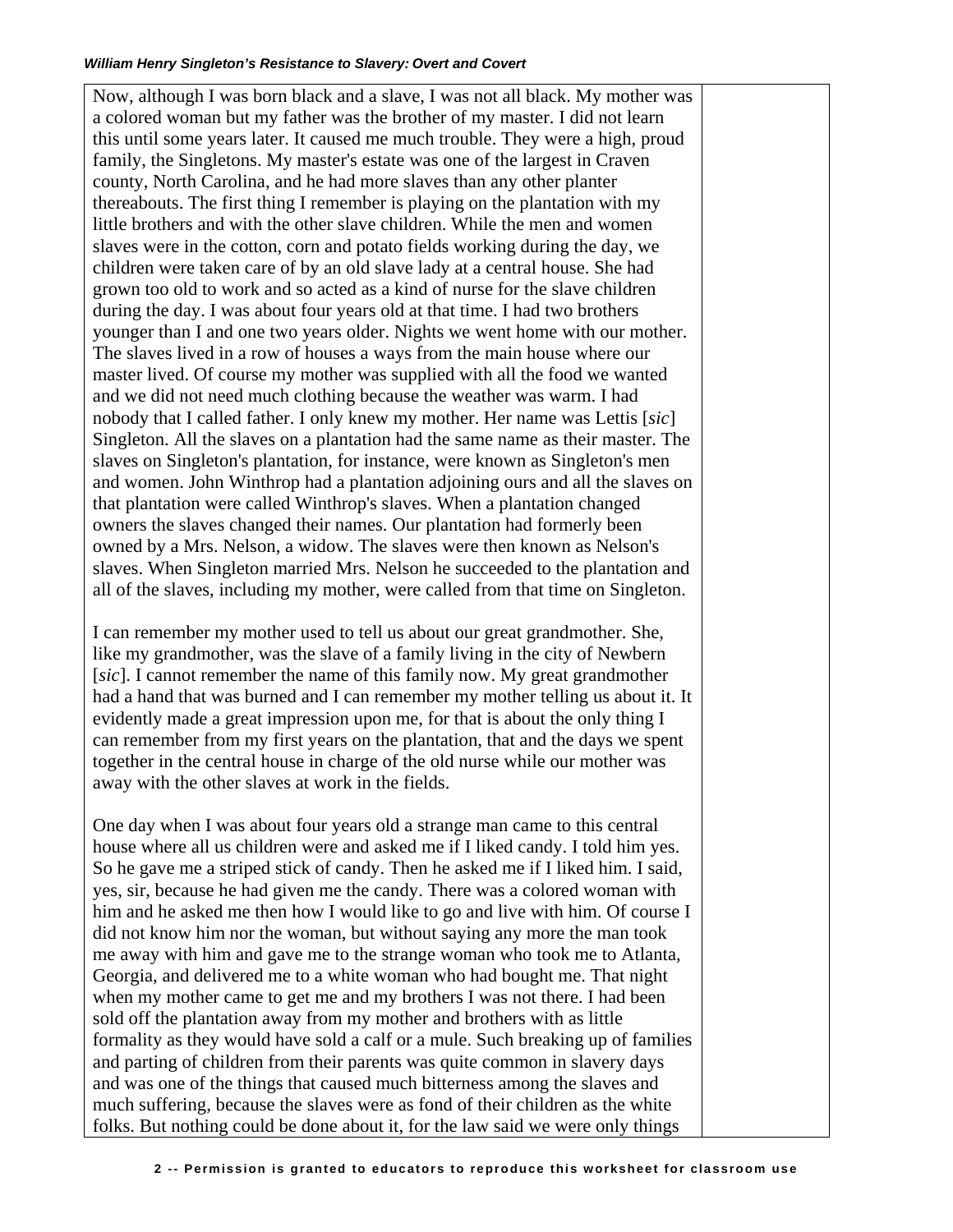and so we had no more rights under the law than animals. I believe it was only the more cruel masters, however, who thus separated families. I learned afterwards that the reason I was sold was because there had been trouble between my master and his brother over me and as my presence on the plantation was continually reminding them of something they wanted to forget my master sold me to get me out of the way. I suppose they sold me cheap for that reason. I was bought by a white woman in Atlanta, a widow, who ran a slave farm. That is, she would buy up young slaves whose pedigrees were good and would keep them till they grew up and sell them for a good price. Perhaps she would have them taught to do something and thus add to their value. These slave farms were quite common. Most of the work of the South in those days was done by slaves. Slaves were ginners, that is, they knew how to run cotton gins; they were carpenters, blacksmiths, ship carpenters and farmers. An ordinary slave sold for from \$500 to \$600 to \$700, but a slave of good stock who was a good carpenter or a good ginner would be worth from \$1,000 to \$1,500. And when such a slave got on a plantation he would not be apt to be sold. They would keep him on the plantation to do their work. So it was to a slave's advantage to learn to do some work, because then he would be treated better and would not be sold. A slave like that would have his wife and he would be of higher standing among the other slaves. But his children, of course, would belong to his master and he would have no legal right to keep his wife if his master chose to take her away from him. But a slave that was lazy or shiftless or inclined to run away would not be wanted on a plantation and he would be sold for almost nothing.

Young as I was when I was sold the first time I did not like the idea of leaving my mother and brothers. And I did not like my new mistress, either. Not that she treated me so very bad. I was too young to work much so I stayed around the house. I had all I wanted to eat. Of course I had hardly any clothes, but then I did not need many clothes to keep me warm. I did not have any bed to sleep on, simply slept on the dirt floor by the fireplace in the house like a little dog. But my mistress had a great habit of whipping me. Some slave owners used to have a custom of whipping their slaves frequently to keep them afraid. They thought it made them more obedient. My mistress had a bundle of twigs from a black walnut tree with which she used to whip me. My particular work was in running errands and in carrying things from one place to another, and if I did not come back from doing what she told me to do as soon as she thought I should, she would whip me. **One day when I was about seven years old she sent me on an errand. I must have been gone entirely too long for when I returned she started for the whip to whip me again. I suddenly decided to run away, and I did. After I had started I was afraid to come back. My mistress's farm was a little ways outside of Atlanta and I ran into the city. There on the streets I ran across an old colored man who asked me my name and what part of the country I was from and what my mother's name was. When I had told him, he said: "I know your people. I was sold from that part of the country." Then he told me about my great grandmother and her burned hand and how she lived at Newbern. He pointed out the road that led to Newbern and said I might get a ride on the stage. "But don't tell anybody your name," he said, "If they ask you your name, you** 

**Running Away**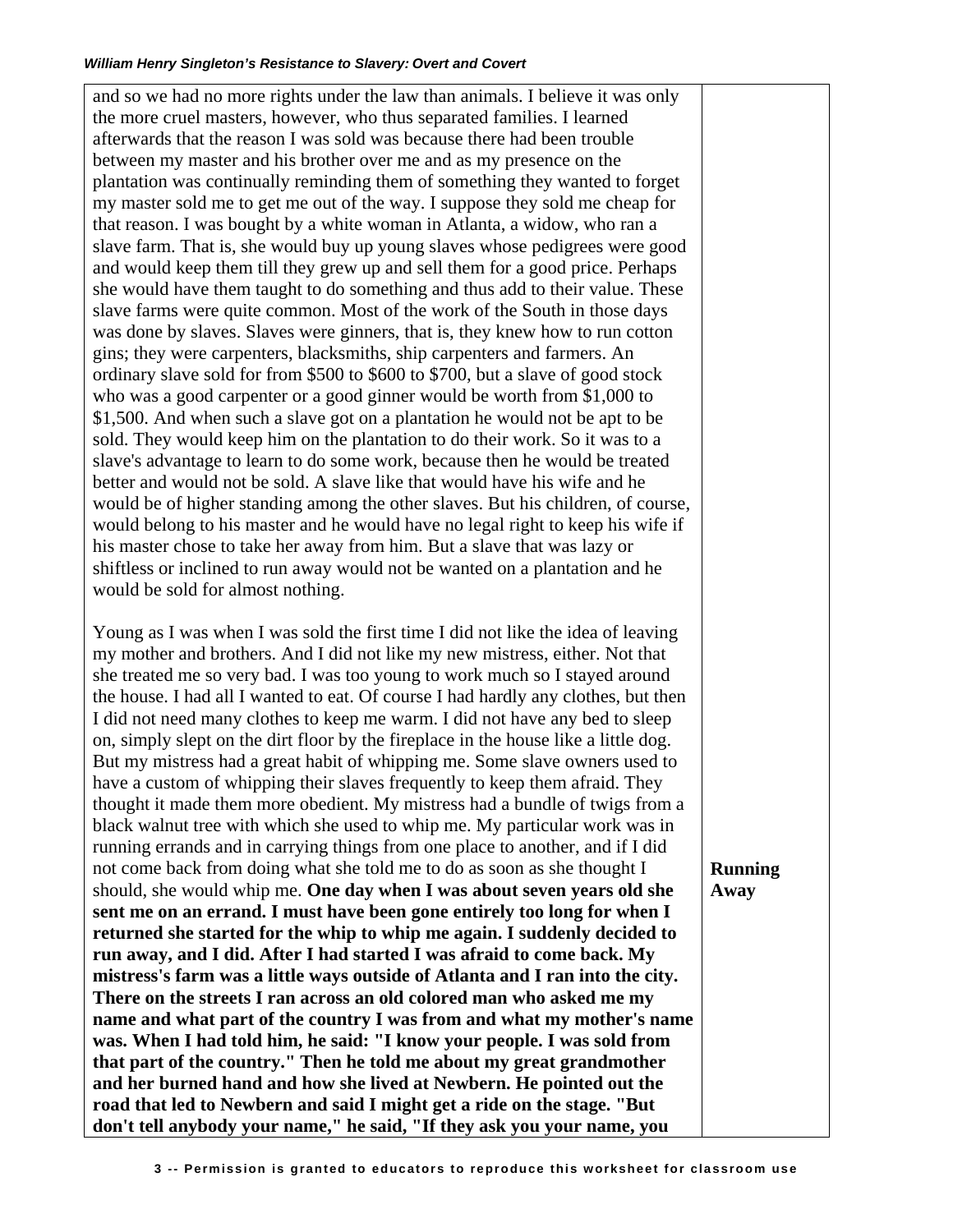**don't know, and keep agoing." Not long afterward, I saw a stage standing up before a building. So I waited around to see when it would start. Finally I saw a white lady with a carpet bag coming toward the stage and I went and took her carpet bag and helped her in the stage. The colored man who drove the stage thought I belonged to the white lady, because of that fact. It proved that the lady was going by stage route from Atlanta to Wilmington, North Carolina. Of course the same horses and driver that started from Atlanta did not make the whole journey to Wilmington. The horses were changed and the first driver went back, and a new man took the stage until the next change was made. But as all the drivers thought I was with the white lady and as she seemed to be willing to help me by letting them think so, I got to Wilmington in that manner. There the white lady said to me, "Little boy, I have got to stop here and I do not go any further." She did not want me to go with her any further. I suppose she knew I was running away and sympathized with me, but she did not want to get in any difficulty herself, for she did not ask me my name and cautioned me that I did not know anything about her.** 

**From Wilmington I walked and caught rides the rest of the distance to Newburn. It was a city I should judge about as large as Peekskill is now, perhaps a little larger. I remembered what the old colored man in Atlanta had told me to do when I reached there, ask for an old colored woman with a burned hand. My great grandmother must have been quite a well known character in the city, for I soon was directed to where she lived. When I knocked at the door the old colored woman who came to the door wanted to know what I wanted. I told her I was looking for my great grandmother. She asked me who I was. I was afraid to tell her and so said, "I don't know." She said, "You little fool, how is anybody going to know what you want? Are you the little runaway boy that the white people were here looking for?" I said, "I don't know." While we were talking there we heard some men coming. My great grandmother said, "You better get away." Her house was next to the jail. She was owned by a man named Jacobs at that time. I afterwards learned that he was a great friend of colored people. So I ran and hid myself back of the jail until the men were gone. Then I started from Newbern down the road to the plantation where my mother was. That was on the Neuse river, about 35 miles from Newbern. I walked in the road, but if I heard any one coming I would go in the woods and wait until they passed. As it happened nobody molested me and I made the journey from Newbern to the plantation in about a day and a night. In order to reach the plantation I had to cross a creek, Adams Creek. When I reached there a little before dusk, I saw a man fishing a little ways from the shore. I knew he must be a colored man, because the white people as a rule did not fish, they generally got their fish without taking that trouble. So I hailed the man and asked him if he could put me across the creek. He said he could and pulled to the shore and I got in. When he saw how young I was he said, "Look here, little boy, where are you going." I said, "I don't know." He said, "How am I going to tell where to put you?" I said, "Put me over across the creek? This is Adams Creek?" He said, "Yes." "I want to go down to the Singleton plantation. Do you know where that is?" He**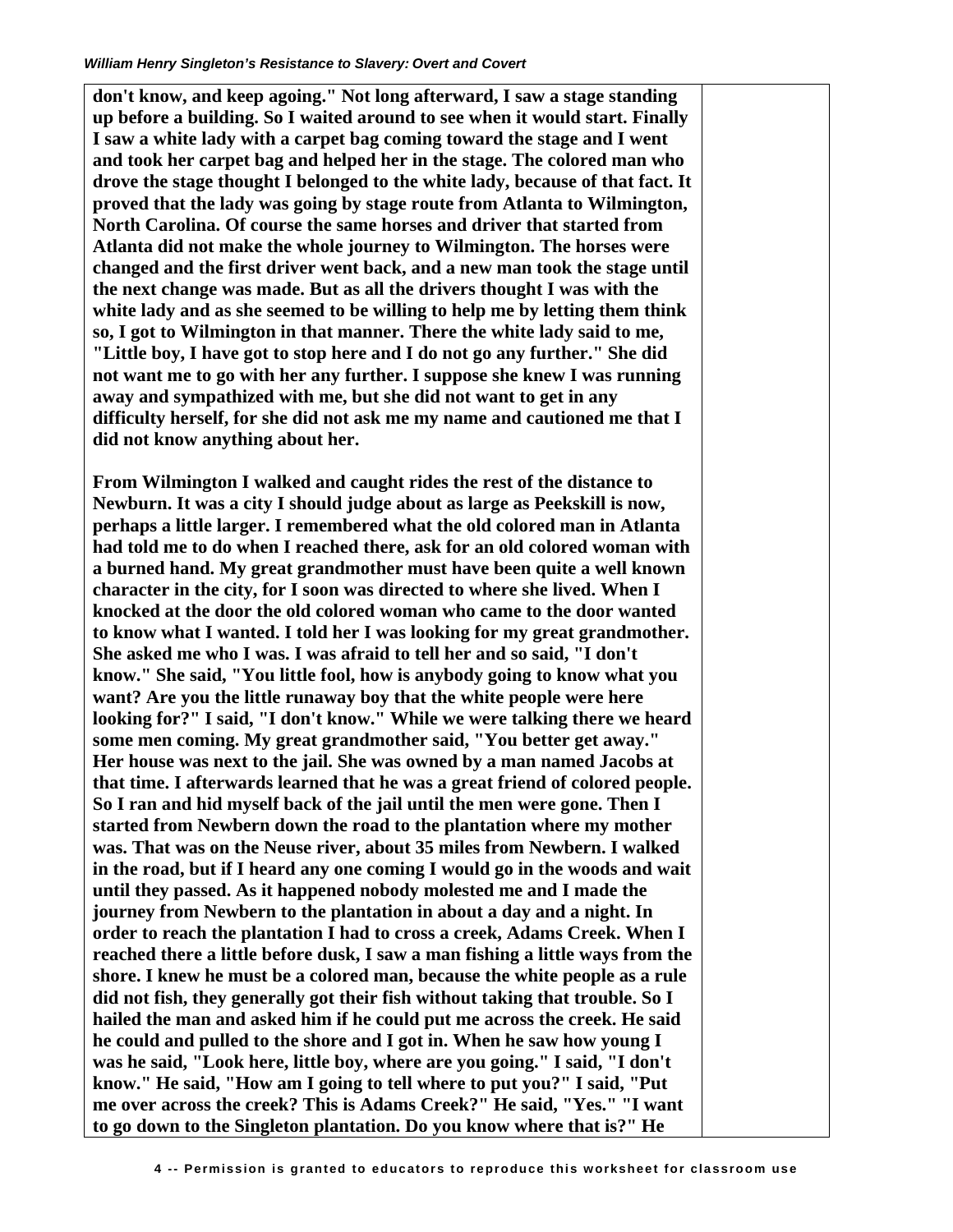**said "Oh, yes." He was a colored man, as I had supposed. I said, "My mother's name is Lettis." He said, "Oh, yes. I know Aunt Let. I know her well, you go right straight down the road until you get to the school house and when you get there keep to your left hand. The road will take you right into the Singleton plantation." So he put me ashore on the other side of the creek and I followed his directions and in a little while I came to the school house and then after that it was not long before I was running down the road that led to the plantation and home. It was the only home I knew. It was where my mother was.** 

### **II**

Luckily the first door I knocked at when I reached the Singleton plantation happened to be the door of my mother's house, but of course I did not know my mother, so when she opened the door and asked me what I wanted, I made my usual reply, "I don't know." I did not know my mother and she did not know me. She said, "What do you want, little boy?" I said, "I am looking for my mother." "Your mother?" "Yes, ma'am." Just then my older brother, Hardy, came to the door and he said, "Mamma, that's Henry." My mother said, "No, it isn't; that child wouldn't know how to get back here alone like that. When he went from here he was nothing but a baby." But Hardy said, "Mamma, that's Henry, that's our Henry." Hardy was two years older than I and so was about nine years old then. He was big enough to be working on the plantation. My mother said, "I won't believe it's Henry except I can see a scar on the back of his neck where he was burned; I burned him when I was smoking my pipe one night and when he went away that scar was plain on the back of his neck. If it is there now, I will believe it is Henry." But when I heard her say that I was afraid because I did not know that I had a scar there and I thought it was a trap to catch me and turn me over to the white people. So I ran, but Hardy ran me down and caught me and mother found the scar and then I was all right. We went in the house and I was telling them about my trip when we heard the patrol coming. **The patrols were something like our mounted police, they were men who rode around the country and if they found any colored people off the plantations where they belonged, they would lash them and turn them over to their masters. Nights they would go around to the houses where the slaves lived and go in the houses to see if there was anybody there who had no right to be there. If they found any slaves in a house where they had no right to be, or where they did not have a permit to be, they would ask the reasons why and likely arrest them and whip them. My mother had a board floor to her house and underneath that a cellar. It was not exactly a cellar, but a hole dug out to keep potatoes and things out of the way. When she heard the patrol coming she raised up one of the boards of the floor and I jumped down in the cellar and when the men on the patrol came in they did not find me. That cellar was my hiding place and sleeping place for three years. My mother fed me and looked out for me, and although the white people suspected me and looked for me they could not find me.** They got me finally, however, by a trick. One Sunday morning my mother and brothers went to a camp meeting and left me in the cellar. There were cracks in the cellar through which I could see out of doors. Looking out I saw there were **Hiding**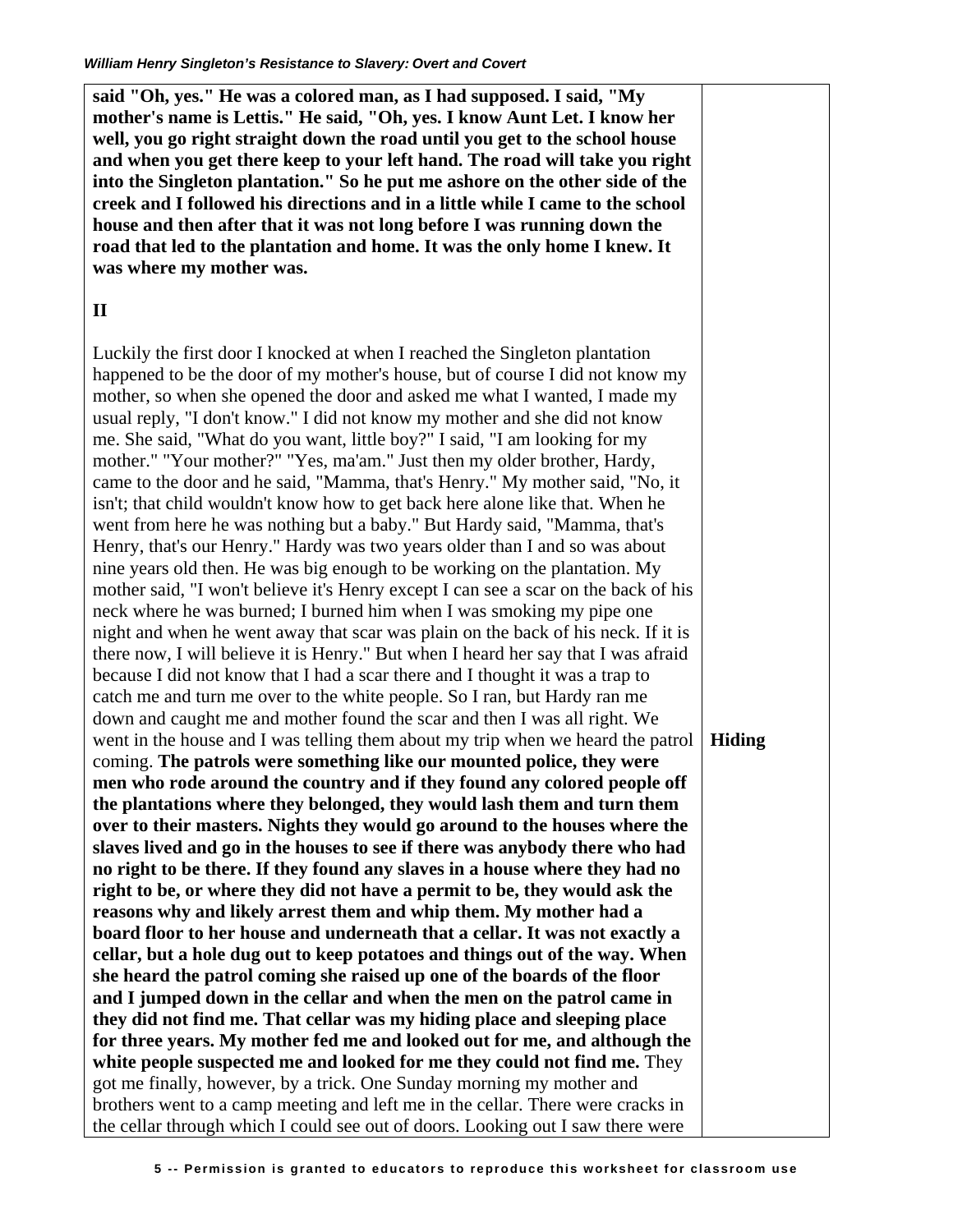some biscuits on a fence not far away. That was one of the tricks the masters had to catch slaves who were in hiding. They would put food on the fences where a slave they suspected of being in hiding could see it in the hope that he would get hungry and venture out and take it and thus reveal himself. That is what happened to me, for no sooner did I go out after the biscuits than I heard a horn blow and soon I was surrounded and caught. They sold me that time to the overseer on the plantation, John Peed. But he did not buy me to keep me on the plantation, he bought me to send me to Jones County, North Carolina, to his folks. He paid \$500 for me. But when he sent me to my mother's house to get my clothes to take with me **I ran to the woods. They tried to find me, but they could not. Nights I came back to my mother's house and to the cellar and very early in the morning before the sun was up I would go to the woods and watch the men go to their work. I would stay in the woods all day and then come back at night.** Of course I could not have done this if the colored people had not been friendly to me. Finally my mother got notice that if I would come back and give myself up they would put me to work on the plantation, helping the boys feed the horses and things of that kind, that Mr. Peed did not own me any more for they had given him his money back when I ran away. So I gave myself up, but very soon the folks up at the big house began to find fault about my being on the place, so my master sold me the third time. He virtually gave me away, for he received only \$50 for me and sold me to a poor white woman of the neighborhood. She was very good to me. She had a little farm and was what might be called one of the "poor whites." The plantation owners considered any one who did not own a good deal of property and slaves poor. She was named Mrs. Wheeler. But she got tired of me for some reason and sold me to a party who was to come for me. But before they could come to take me away **I ran away. I went to the city of Newbern and hired out as a bell boy at the Moore Hotel. Of course they did not know that I was a runaway slave and they did not know my name, either, for I would not tell them. They called me the "Don't know" boy. But they gave me three dollars a week and my food. I was then about ten years old. I stayed at the Moore House three years.** I left because some of the other colored boys about there had found out who I was and said they were going to give me away. So I went back to the plantation again to my mother's house. She told me that they had promised not to sell me any more if I would give myself up and go on the plantation and go to work. And she wanted me to do that, because she was very tired of my foolishness, as she called it, in running away and going about the country. So I did give myself up. I went to the big house and saw my master and told him I had come home to stay now. He was a tall, raw-boned, black faced man, quite old then, too old to go to war when the war came. He said, "All right, go out to the barn and go to work and it will be all right. Go out and help the men take care of the horses and stay home." And I did. I learned to plow and to do all kinds of work about the plantation and in the cotton and corn fields. I was not given any chance to learn a trade, though. And of course I was given no opportunity to learn to read. There was no school for the slaves to attend. I would not have wanted to go to school any way for my only experience with a book was not a pleasant one. One day my master's son, who was just my age, had a bag coming home from school and he gave me the bag to carry. The bag had books in it. I slung the bag over my shoulder but did not take any of the **Hiding Running Away and Pretending to be Ignorant**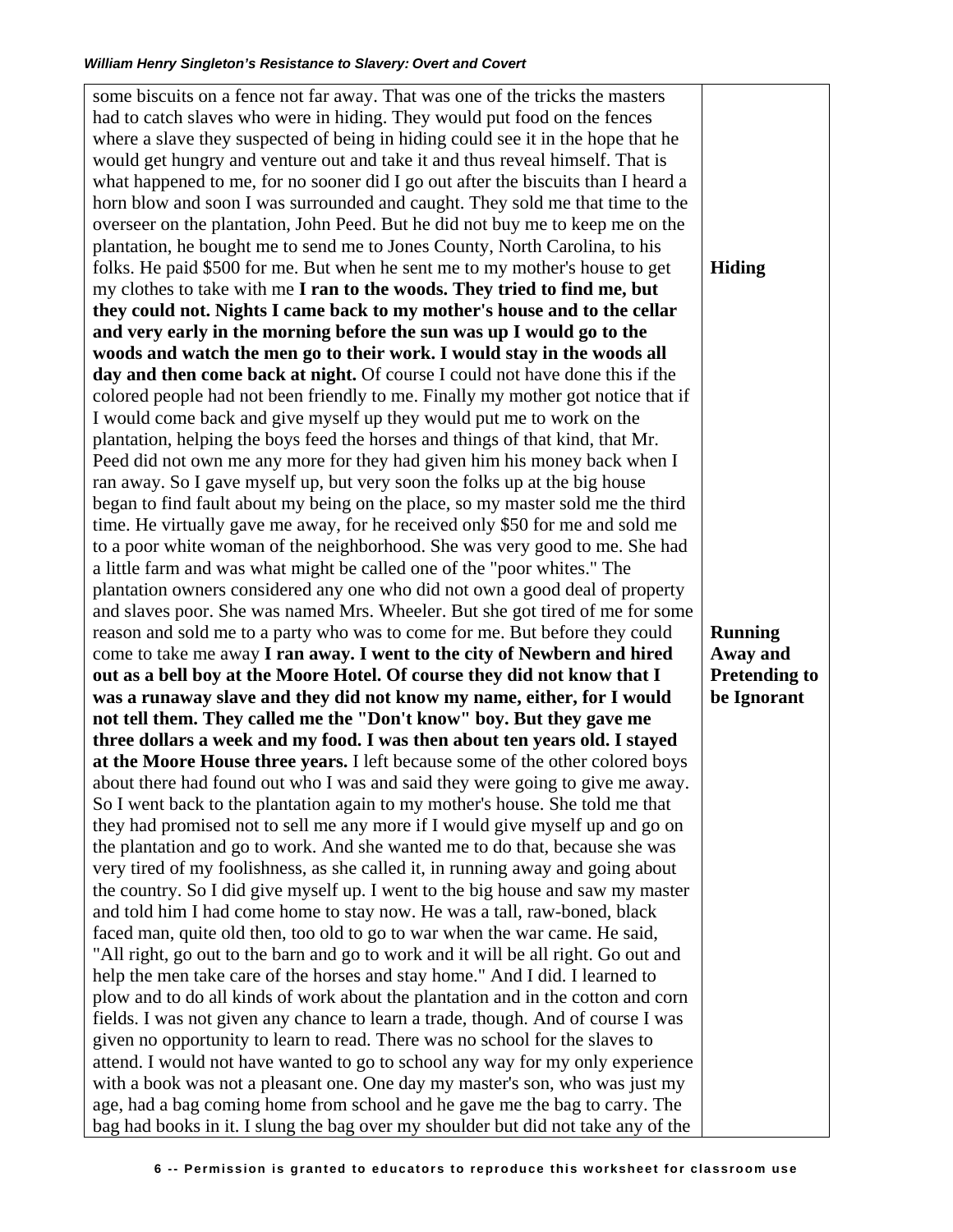books out. But Edward said I took one of his books out of the bag and opened it. When his father heard that, he said he would teach me better things than to do that, and he whipped me very severely. I cried and told him that I did not take the book out, and then he whipped me all the harder for disputing his word. He whipped me with a harness strap. That was not the first time my master whipped me, however. Whipping with him was a very common thing. He was one of the masters who believed in whipping their slaves to keep them in subjection. If you looked cross at them, they would whip you. They did not see the propriety of treating their slaves well to get more out of them.

It was shortly after this that I learned that my master was not only my master but my uncle and that his brother was my father. I learned this first from my aunt. She heard about my master whipping me and she said, "It is a great note for him to whip you for that, because you are his own nephew." That surprised me very much. I had heard the men about the plantation before that speak about my being half white, but I did not know why. My aunt also told me that once my master and his brother had had a quarrel about it up at the big house. But by that time I had settled down on the place and so there was no more said about it. Except once my master's daughter, who very much resembled her mother for her good disposition, referring to the fact said there oughtn't to be so much trouble about it anyway, because we were one family and the time would come when the black people would be free. This made her father very angry. She had heard those things, I think, from her mother. It was her mother who had owned the plantation originally, as I have before mentioned. Upon her husband's death she later married John Singleton, and he then became the master of the plantation. But I think they never agreed upon the question of having slaves. She did not like the idea of owning slaves. She was a good Christian woman and she believed the Bible did not teach that it was right to own slaves. Shortly before her death an incident occurred which made a very great impression upon all of us for more reasons than one. She was very sick and one day she called Frank, the carpenter, and who as the head slave had charge of the others, and told him to bring into her room all the slaves he could find on the plantation. They were shelling corn at the time, getting it ready to ship to the market, and he brought in as many as he could get together, I suppose, in a short time. I was not one of them, but I was later told by the others what happened. She said to them, "Be good and do your work and the time will come when you will all be free. The North is not satisfied with slavery." My master's brother was present and heard this and after that we were treated very much worse than before. Whenever they saw a group of us standing together they would come up and make us disperse for fear we were going to raise against them. Shortly after that our mistress died and on the day of the funeral all of us slaves on the plantation, between seventy-five and a hundred, men, women and children, followed her body to the cemetery, about five miles away, where she was buried. It was a very sad occasion, for all the women were crying and most of the men too, as well as the children. We knew that she was the best friend we had and that now our lot would be harder. Shortly after that my master married again, but our new mistress did not have the kind heart our old mistress had had.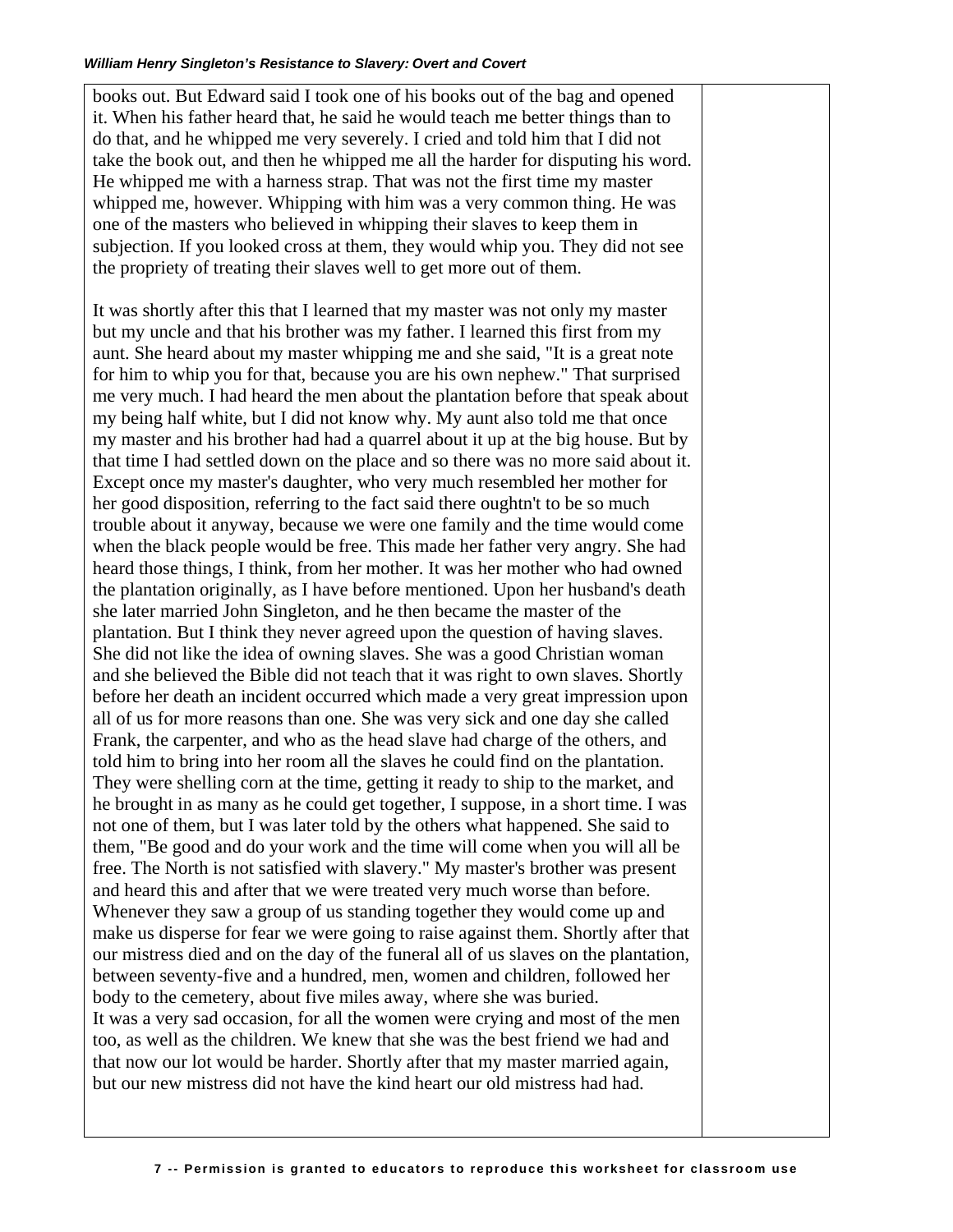I do not remember just the year our mistress died and told us that we would some time be free, but I think it was about 1858. At any rate, it was not long before we began to hear talk of a war. Our masters were afraid that there would be a war. They kept talking against the North. They told us that the white people in the North were nothing but shop slaves. That the white girls were slaves who did the house work for the Northern people and that the Northern people were not considered as high class people as the Southern people. It was about this time, too, that we first heard of a man named Lincoln. They said he was a bad man and that he had horns. Another man we heard about was John Brown and the underground railroad. Of course we did not understand what the underground railroad was. We thought it was some sort of a road under the ground. We only knew, of course, what we were told. We could not read or write and if any of us had tried to learn to read or write we would have been severely punished. One reason for the prejudice which the plantation owners had against the poor white people in every community was that these poor white people naturally sympathized with us and the plantation owners were afraid that because of this they might teach us to read or might give us some information about what the North was trying to do. So we learned little about the outside world. We did learn, however, that a man named Wendell Phillips and a man named Garrison were getting slaves into Canada and we were told that once you got into Canada they could not get you back again, that you were free. Of course the slaves as a whole wanted to be free. Many of them were not treated well and the thought of being sold was a very burdensome thing. The slaves on our plantation had been told that they were going to be free, and they were looking for what their mistress had said to come true. Then Colonel Nelson, who owned an adjoining plantation, set all his slaves free by his will when he died and they were all sent to Liberia. There were about seventy-five of them. And we were anxious to be free too.

I do not mean by all this that our life was altogether bad. We had enough to eat and we had certain pleasures. It was a common thing for the slaves to have parties where the slaves from adjoining plantations came together and danced and sang and played. The masters encouraged these parties for the purpose of getting the young men and women slaves acquainted with one another. They were looked forward to with pleasure, for they were the chief social events.

Another thing we liked to do was attend the camp meetings. We liked the singing and speaking. And then it was something for us to go to. One of the worst features of slavery was that the slaves on a plantation were virtually in prison. They could not leave the plantation except with the consent of their masters. Then no matter how hard they worked they had nothing which they could call their own. Even their children did not belong to them. And they themselves were liable to be sold away to a distant part of the country to a master whom they did not know and who might be very cruel to them. Then as there were no schools for us and as we could not read you can see how we would want to go to camp meetings or to church. So we were always glad when Sunday came. On Sunday, masters and slaves all went to church together.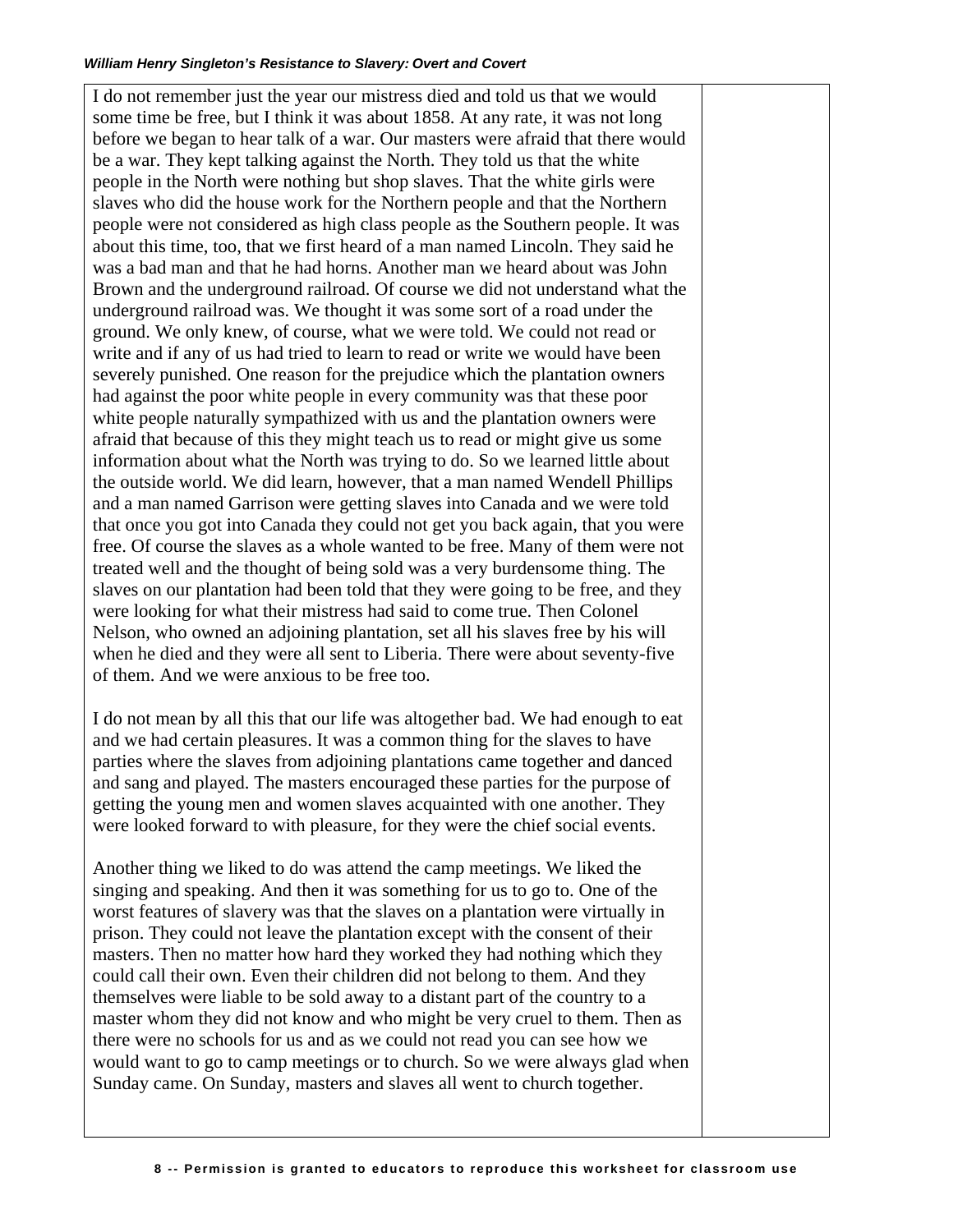Our master was a very religious man, being a local preacher in the Methodist church. Once every three months the Presiding Elder used to visit the church and hold a quarterly meeting after he had preached. On one of those visits an incident occurred that I still remember even after so many years. It showed how bitter our masters were toward any one who sympathized with us. And it marked, too, the breaking off of religious association between our part of the South and the North.

## **III**

I cannot remember when the church incident with relation to the Presiding Elder occurred, but it could not have been so very long before the beginning of the war. We slaves used to go to the same church our master and the other plantation owners attended. Of course we used to sit back by the door by ourselves while they sat up front. The church was about five miles away from our plantation. We slaves used to walk while our masters rode. This Sunday for some reason they left me at home. But after they were gone I happened to think of a donkey I often rode and the thought occurred to me that I might ride him to church. So I got on his back and started off. He carried me to church in good style but when we reached there instead of waiting for me to get off he threw me off. I had no rope to tie him, so I left him outside and went in the church. The result was that he got in a fight with another donkey while the church services was in progress and created such a disturbance that I was later given a severe whipping for it.

But another thing happened during that service which caused a greater commotion than my donkey. Mr. Ayers, the Presiding Elder, called upon a colored man named Ennis Dilamar to pray. Ennis was a slave who had recently been purchased by my master and who had quite a local reputation as a religious man. The fact that Mr. Ayers should call upon a slave to pray caused great offense to the plantation owners and after the service was over and while the masters and their families were arranging themselves on the ground to eat their dinner, my master called Ennis to him and asked him what he meant by asking God to send the time when Ethiopia should stretch forth her arm like an army with banners, and said that he would teach him better than to use such words as that. Of course Ennis could not make any reply to this. He had simply been repeating what he had heard some white man say, because he himself could neither read nor write. However, they gave him a severe whipping right then and there. This seemed to disturb Mr. Ayers very much. He withdrew from the company and went over to where the slaves were preparing their dinner and told them that he did not see why a Christian man could not be allowed to use his gift of prayer even if he was black. In some way this remark got to the white people. So when the afternoon meeting was called my master told Mr. Ayers that his service was no longer wanted and that he need not visit the church any more. From that time on my master had charge of the meetings as local preacher and we never saw Mr. Ayers again.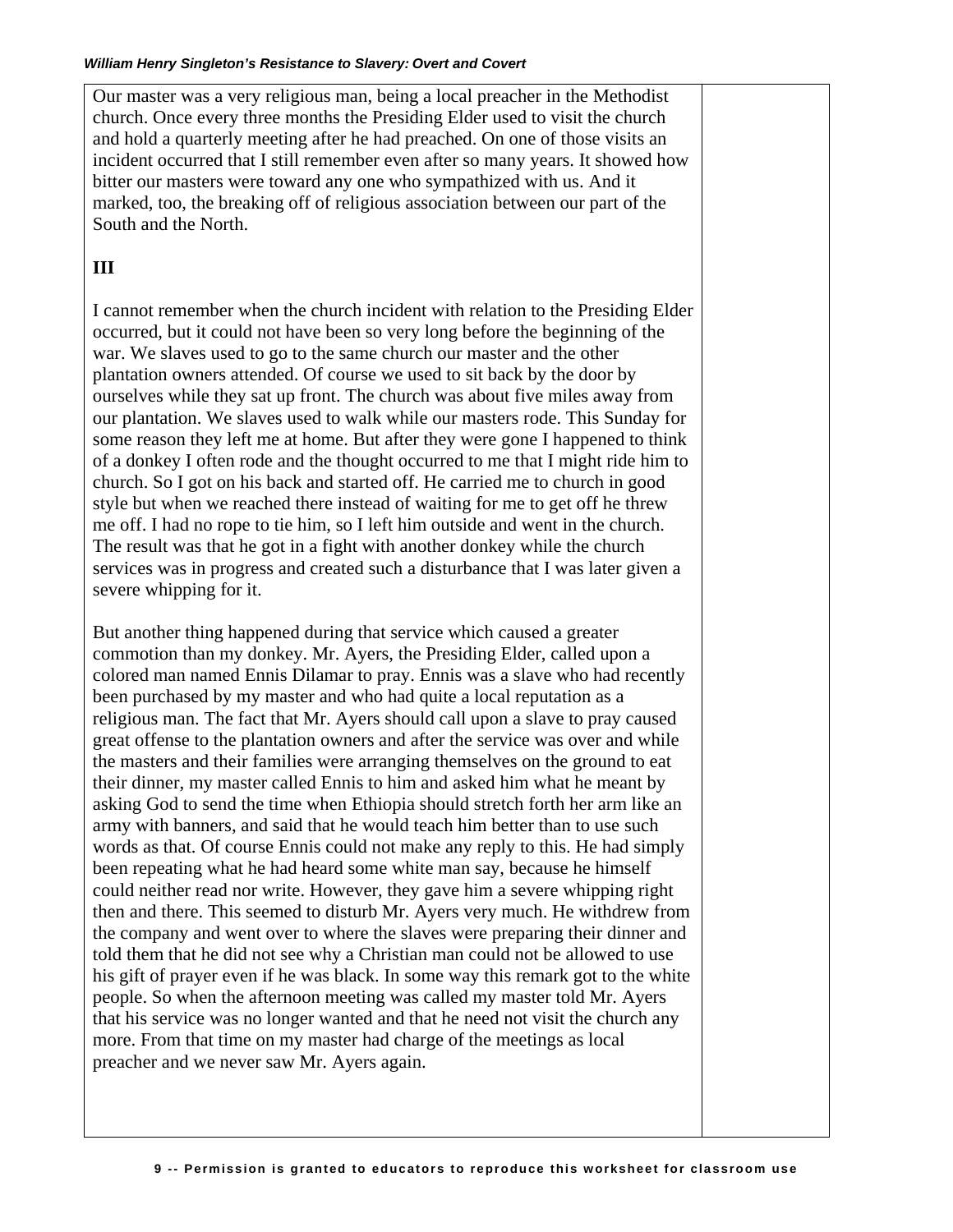| This incident, as I say, must have happened a short time before the beginning of     |                      |
|--------------------------------------------------------------------------------------|----------------------|
| the war, because shortly afterwards Samuel Hymans, a young man from our              |                      |
| community who was attending West Point, came home for a vacation, but when           |                      |
| the vacation was over he did not return to West Point. Instead he commenced to       |                      |
| organize a company of soldiers. I was very anxious to go with him as his             |                      |
| servant and my master, at his request, let me do so. The reason why I was            |                      |
| anxious to go with Hymans was because I wanted to learn how to drill. I did          |                      |
| learn to drill. In fact I learned how to drill so well that after a while when he    |                      |
| was busy with other matters he would tell me to drill the company for him.           |                      |
|                                                                                      |                      |
| After Fort Sumpter was fired upon. Hyman's company went to form with other           | <b>Running</b>       |
| companies in Newbern, the First North Carolina Cavalry. This regiment was            | Away and             |
| stationed at Newbern until the 14th of March, 1862, when Burnside and Foster         | <b>Assisting the</b> |
| captured Newbern and drove our regiment to Kinston. At Kinston, I ran away           | <b>Union Army</b>    |
| from the regiment and made my way to Burnside's headquarters at                      |                      |
| Newbern. I secured employment as the servant of Col. Leggett, of the 10th            |                      |
| <b>Connecticut Regiment.</b> I told the Colonel my story, but I found out later that |                      |
| my story was not believed and that they thought I had been sent by the rebels to     |                      |
| secure information for them about the Union troops. I soon had an opportunity,       |                      |
| however, to convince them of my honesty. A stranger was brought in to the            |                      |
| camp and brought to headquarters as a suspicious person. He would give no            |                      |
|                                                                                      |                      |
| information about himself and no one, of course, knew anything about him.            |                      |
| Finally I was sent for and asked if I knew the man. I replied that I did, that he    |                      |
| was Major Richardson of the First North Carolina Cavalry. After giving this          |                      |
| information I was sent out of the room and later the adjutant on General Foster's    |                      |
| staff came to me and told me I must not be too positive about this man because       |                      |
| he was a Union man. My reply was, "If I am not correct, you can cut my               |                      |
| throat." He told the guard to keep a watch over me, that they had not got            |                      |
| through with me. So I was held until they could secure further information.          |                      |
| They secured information the next day that I was a slave and had been a servant      |                      |
| for one of the officers in the First North Carolina Cavalry and that it was a fact   | <b>Assisting the</b> |
| that I had run away from there. This information was securred [sic] from             | <b>Union Army</b>    |
| Colonel Leggett, for it was by his sentries that I was picked up when I came         |                      |
|                                                                                      |                      |
| into the Union lines. Then I was taken to General Burnside's headquarters            |                      |
| and asked the best way to reach the rebels at Wives Forks, before you                |                      |
| could get into Kinston. I laid the route out for them the best I knew how,           |                      |
| but said that if I were going to command the expedition I would give them            |                      |
| a flank movement by the way of the Trent river, which was five miles                 |                      |
| farther from Wives Forks than the Neuse river. But they did not accept my            |                      |
| proposition and attacked directly, with the result that they were repulsed.          |                      |
|                                                                                      |                      |
| I took part in that attack as a guide and had a horse shot from under me. A          |                      |
| few days later I told Colonel Leggett that I would not fight any more unless         |                      |
| I was prepared to defend myself. He said, "We never will take niggers in             |                      |
| the army to fight. The war will be over before your people ever get in." I           |                      |
| replied, "The war will not be over until I have had a chance to spill my             |                      |
|                                                                                      |                      |
| blood. If that is your feeling toward me, pay me what you owe me and I will          |                      |
| take it and go." He owed me five dollars and he paid me. I took that five            |                      |
| dollars and hired the A. M. E. Zion church at Newbern and commenced to               |                      |
| recruit a regiment of colored men. I secured the thousand men and they               |                      |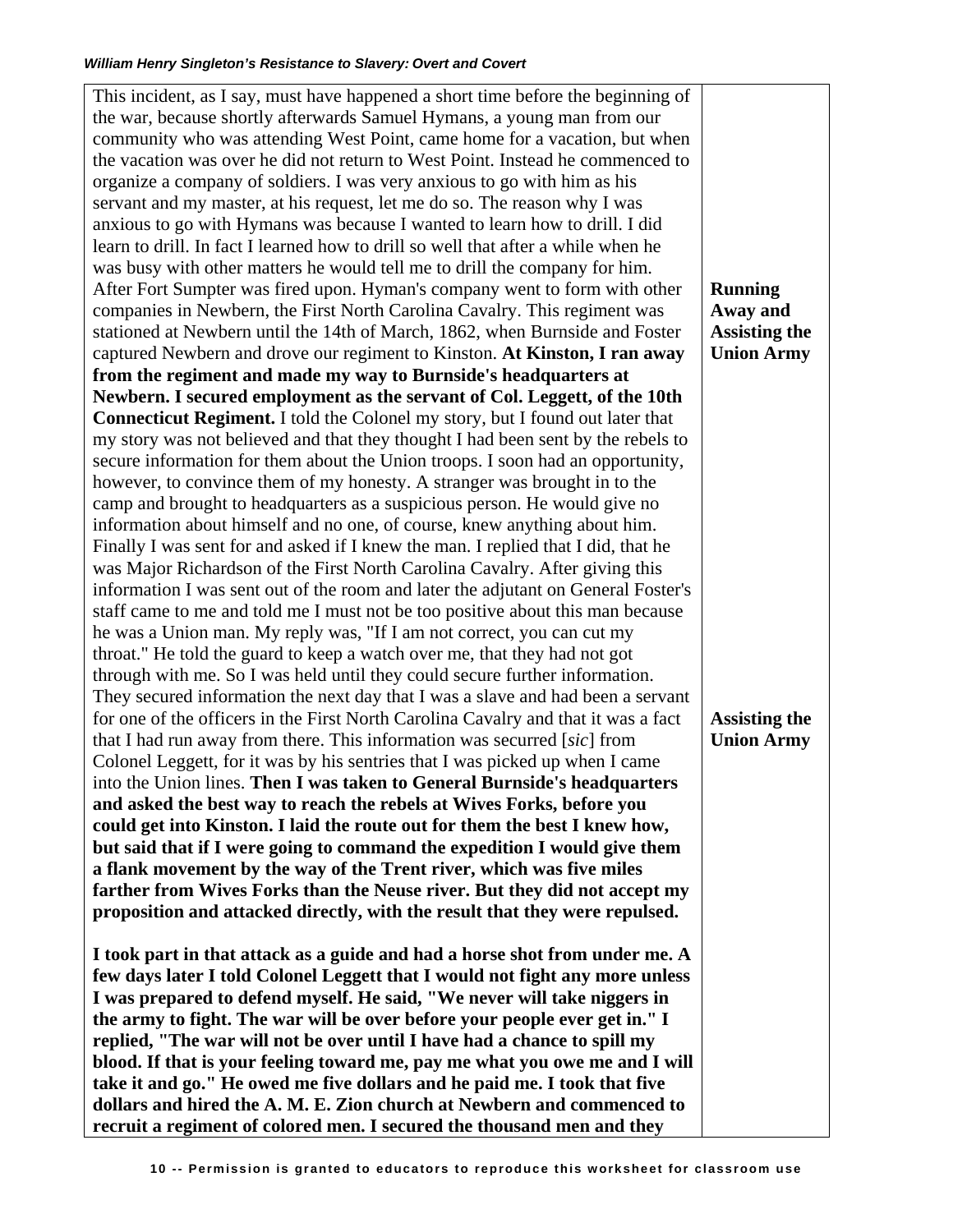**appointed me as their colonel and I drilled them with cornstalks for guns. We had no way, of course, of getting guns and equipment. We drilled once a week. I supported myself by whatever I could get to do and my men did likewise.** 

I spoke to General Burnside about getting my regiment into the federal service but he said he could do nothing about it. It was to General Burnside, however, and my later association with him, when I was with him for a time as his servant, that I owe what I now regard as one of the great experiences of my life. It was one day at the General's headquarters. His adjutant pointed to a man who was talking to the general in an inner room and said, "Do you know that man in there?" I said, "No." He said, "That is our President, Mr. Lincoln." In a few minutes the conference in the inner room apparently ended and Mr. Lincoln and General Burnside came out. I do not know whether they had told President Lincoln about me before or not, but the General pointed to me and said, "This is the little fellow who got up a colored regiment." President Lincoln shook hands with me and said, "It is a good thing. What do you want?" I said, "I have a thousand men. We want to help fight to free our race. We want to know if you will take us in the service?" He said, "You have got good pluck. But I can't take you now because you are contraband of war and not American citizens yet. But hold on to your society and there may be a chance for you." So saying he passed on. The only recollection I have of him is that of a tall, dark complexioned, raw boned man, with a pleasant face. I looked at him as he passed on in company with General Burnside and I never saw him again.

On January 1, 1863, he signed the Emancipation Proclamation, which made me and all the rest of my race free. We could not be bought and sold any more or whipped or made to work without pay. We were not to be treated as things without souls any more, but as human beings. Of course I do not remember that I thought it all out in this way when I learned what President Lincoln had done. I am sure I did not. And the men in my regiment did not. I had gone back to Newbern then. The thing we expected was that we would be taken into the federal service at once. **It was not until May 28, 1863, however, that the thing we had hoped for so long came to pass, when Colonel James C. Beecher, a brother of Henry Ward Beecher, that great champion of our race, came and took command of the regiment. I was appointed Sergeant of Company G, being the first colored man to be accepted into the federal service and the only colored man that furnished the government a thousand men in the Civil War. The regiment was at first called the First North Carolina Colored Regiment. It later became known as the 35th Regiment, United States Colored troops. Soon afterwards we were armed and equipped and shipped to South Carolina and stationed at Charleston Harbor. From that time until June, 1866, when we were mustered out at Charleston, South Carolina, I was in active service, ranking as First Sergeant, Company G, 35th U. S. Colored Infantry. J. C. White was the Captain of that company and Colonel James C. Beecher was the commander of the regiment. We saw active service in South Carolina, Florida and Georgia. I was wounded in the right leg at the battle of Alusta, Florida.** After the war ended we were stationed for a time in South Carolina

**Serving in the Union Army**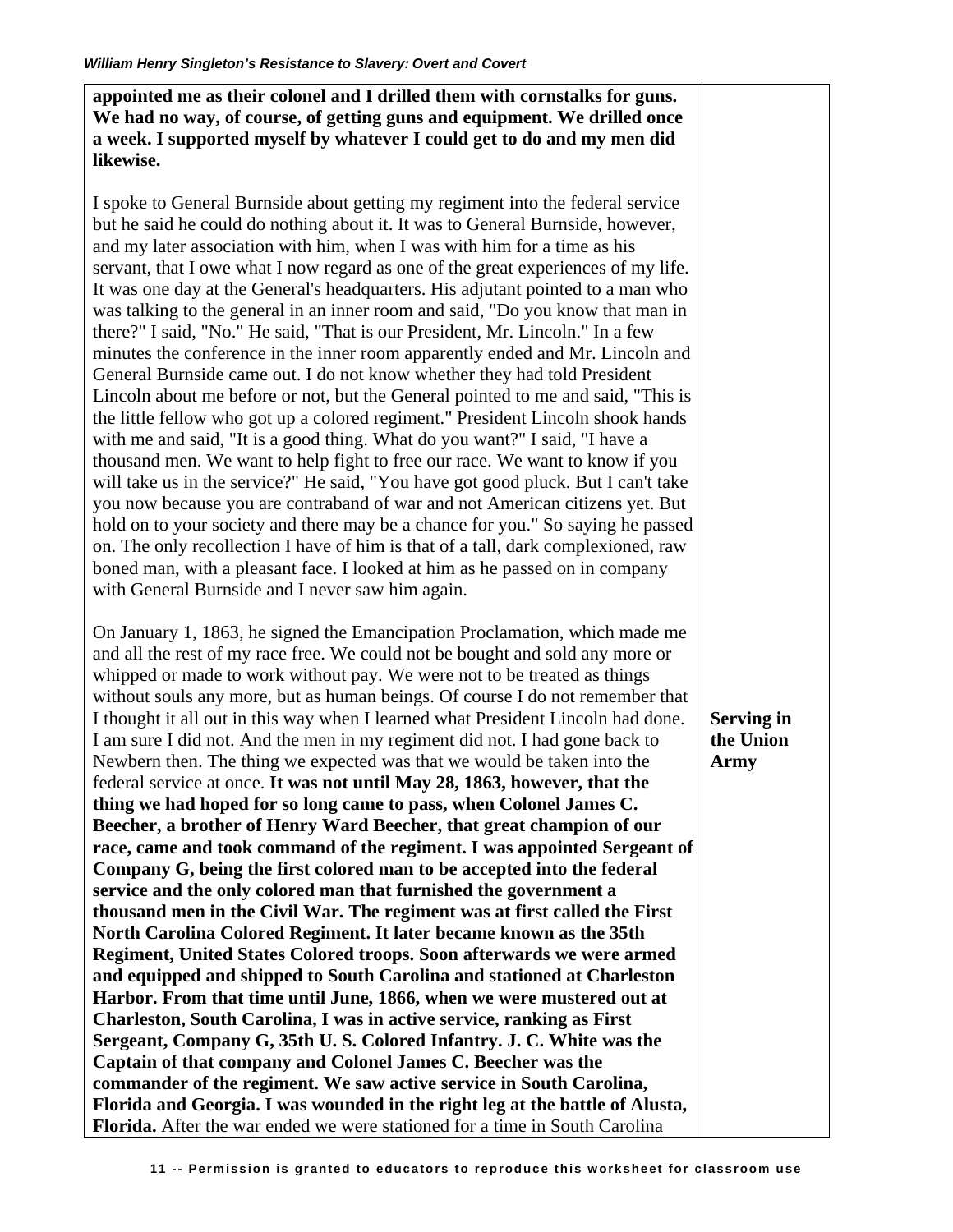doing guard duty and were finally mustered out of the service on June 1, 1866. My honorable discharge from the service dated on that day, although it is worn and not very legible now, as you can see, is one of my most prized possessions. Some years ago a man from the government service in Washington made out for me in a detailed form a record of my war service. It is in much more complete form than I have set it down here, but I think such details are of more interest to one's family than to the general public.

My life since the war has been the ordinary life of the average man of my race. I have not so many accomplishments to boast of, but I have done the best I could to prove myself worthy of being a free man. I came North shortly after the war and settled in New Haven, Connecticut. I secured a position as a coachman with a very estimable family, the Trowbridges. I worked for six years for Henry Trowbridge and then after his wife died I went to work for his brother, Thomas R. Trowbridge, for whom I worked for twenty-five years.

Shortly after the war ended I was converted in a Methodist church, of the A. M. E. Zion connection, in North Carolina, so when I came to New Haven I joined the A. M. E. Zion church of that city. It was in that church that I learned to read, although I had learned the alphabet and how to spell simple words while I was in the army. I became ambitious to learn all I could and so read as many books as I could and availed myself of all the opportunities that presented themselves to educate myself. I saved some money from my salary, too. After the war my mother and brothers remained near Newbern and hired a little place known as the Salter place. When I had money enough I bought this place. But there was such a strong feeling against me at Newbern for the part I had taken in the war, that I could not go back there. The Klu [sic] Klux Klan said they would shoot me. My mother lived on the place until her death some years later. But I could not even go back to see her buried. My brothers remained on the place after that, but they did not live very long after my mother. Then I sold the place through a Mr. Wheeler of Newbern. I sold it for \$200 more than I gave.

As a result of my study and interest in religious things I gradually began to speak in the church in New Haven. Finally I was ordained a deacon and later I was ordained a local elder. I conducted for some years the religious services at the jail in New Haven and took part in the city mission work as assistant to the preacher in charge of that work. After my thirty-one years of service with the Trowbridges, I entered the itinerant ministry, devoting all my time to it for three years as a preacher in the A. M. E. Zion church in Portland, Maine.

It was in New Haven, too, that I married my wife. She was a Northern girl, Maria Wanton. Our married life was very happy. We had one daughter. She is married and lives in New Haven. Her husband's name is Chart [Collins] Fitch. She is the mother of eight children, two of whom died in infancy. The other six are all active, healthy boys. My wife died in 1898. Later I married my present wife. She was Charlotte Hinman, also a Northern girl, a resident of Staten Island. She has made me a good wife and we have been very happy. At the end of my three years as pastor of the church in Portland, I resigned from the itinerant work and came to New York City, where I worked until about